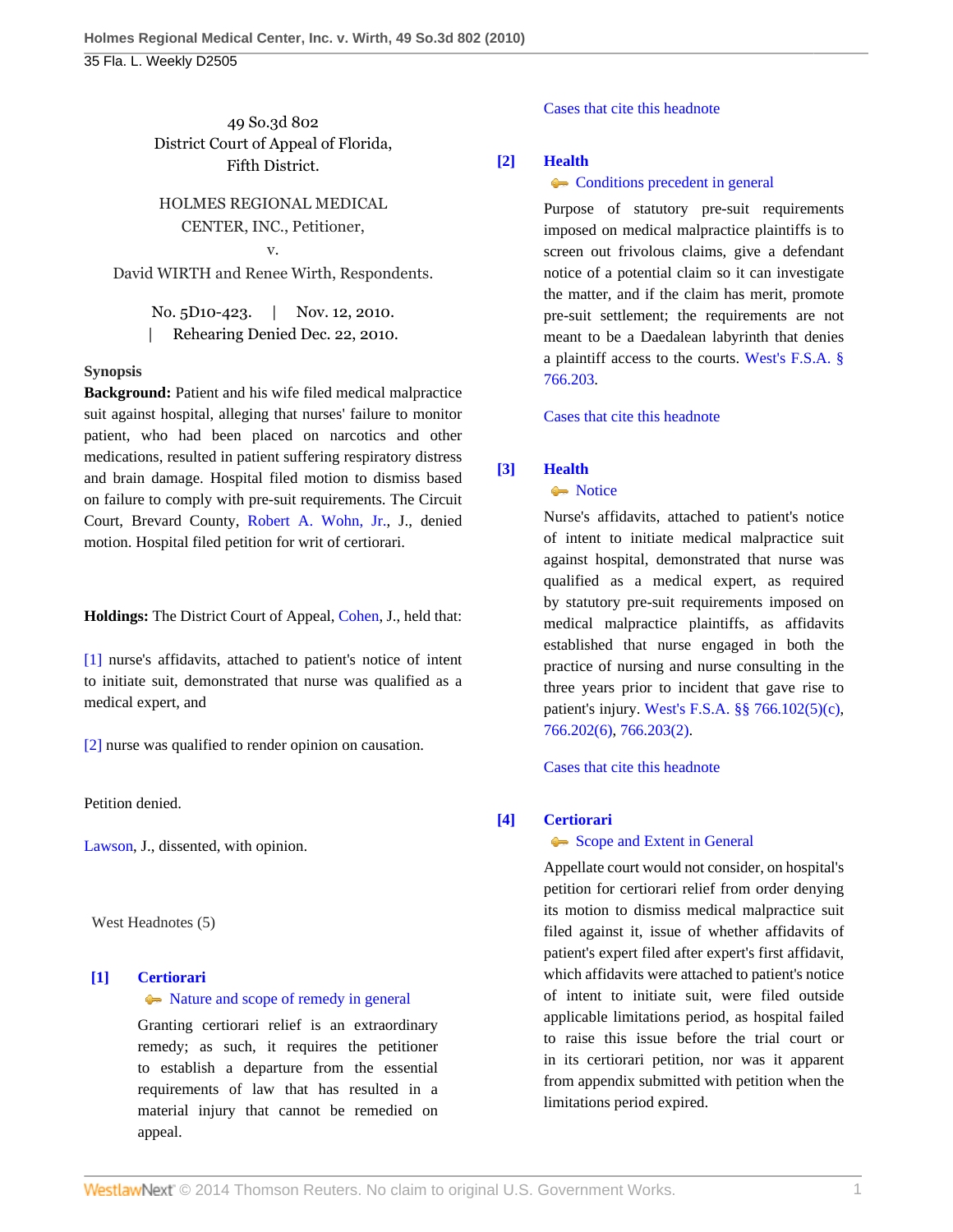[Cases that cite this headnote](http://www.westlaw.com/Link/RelatedInformation/DocHeadnoteLink?docGuid=I3af20621ee4811df88699d6fd571daba&headnoteId=202371159500420110314081409&originationContext=document&vr=3.0&rs=cblt1.0&transitionType=CitingReferences&contextData=(sc.Default))

## <span id="page-1-0"></span>**[\[5\]](#page-3-2) [Health](http://www.westlaw.com/Browse/Home/KeyNumber/198H/View.html?docGuid=I3af20621ee4811df88699d6fd571daba&originationContext=document&vr=3.0&rs=cblt1.0&transitionType=DocumentItem&contextData=(sc.Default))**

# **[Notice](http://www.westlaw.com/Browse/Home/KeyNumber/198Hk807/View.html?docGuid=I3af20621ee4811df88699d6fd571daba&originationContext=document&vr=3.0&rs=cblt1.0&transitionType=DocumentItem&contextData=(sc.Default))**

Nurse, whose affidavits were attached to patient's notice of intent to initiate medical malpractice suit against hospital, was qualified to render opinion on causation, given her experience and background, which she set forth in her affidavits and curriculum vitae (CV), and fact that she did not state the specific nature and extent of patient's injuries was not dispositive, in that statutory pre-suit requirements for medical malpractice plaintiffs required only that expert corroborate reasonable grounds that negligence occurred and caused injury. [West's F.S.A. §§](http://www.westlaw.com/Link/Document/FullText?findType=L&pubNum=1000006&cite=FLSTS766.102&originatingDoc=I3af20621ee4811df88699d6fd571daba&refType=SP&originationContext=document&vr=3.0&rs=cblt1.0&transitionType=DocumentItem&contextData=(sc.Default)#co_pp_2c980000aa201) [766.102\(5\)\(c\),](http://www.westlaw.com/Link/Document/FullText?findType=L&pubNum=1000006&cite=FLSTS766.102&originatingDoc=I3af20621ee4811df88699d6fd571daba&refType=SP&originationContext=document&vr=3.0&rs=cblt1.0&transitionType=DocumentItem&contextData=(sc.Default)#co_pp_2c980000aa201) [766.202\(6\),](http://www.westlaw.com/Link/Document/FullText?findType=L&pubNum=1000006&cite=FLSTS766.202&originatingDoc=I3af20621ee4811df88699d6fd571daba&refType=SP&originationContext=document&vr=3.0&rs=cblt1.0&transitionType=DocumentItem&contextData=(sc.Default)#co_pp_1e9a0000fd6a3) [766.203\(2\)](http://www.westlaw.com/Link/Document/FullText?findType=L&pubNum=1000006&cite=FLSTS766.203&originatingDoc=I3af20621ee4811df88699d6fd571daba&refType=SP&originationContext=document&vr=3.0&rs=cblt1.0&transitionType=DocumentItem&contextData=(sc.Default)#co_pp_58730000872b1).

[Cases that cite this headnote](http://www.westlaw.com/Link/RelatedInformation/DocHeadnoteLink?docGuid=I3af20621ee4811df88699d6fd571daba&headnoteId=202371159500520110314081409&originationContext=document&vr=3.0&rs=cblt1.0&transitionType=CitingReferences&contextData=(sc.Default))

#### **Attorneys and Law Firms**

**\*803** [David O. Doyle, Jr.](http://www.westlaw.com/Link/Document/FullText?findType=h&pubNum=176284&cite=0251202601&originatingDoc=I3af20621ee4811df88699d6fd571daba&refType=RQ&originationContext=document&vr=3.0&rs=cblt1.0&transitionType=DocumentItem&contextData=(sc.Default)), [Adam M. Pastis](http://www.westlaw.com/Link/Document/FullText?findType=h&pubNum=176284&cite=0331394901&originatingDoc=I3af20621ee4811df88699d6fd571daba&refType=RQ&originationContext=document&vr=3.0&rs=cblt1.0&transitionType=DocumentItem&contextData=(sc.Default)), and [Charles T.](http://www.westlaw.com/Link/Document/FullText?findType=h&pubNum=176284&cite=0230643001&originatingDoc=I3af20621ee4811df88699d6fd571daba&refType=RQ&originationContext=document&vr=3.0&rs=cblt1.0&transitionType=DocumentItem&contextData=(sc.Default)) [Wells](http://www.westlaw.com/Link/Document/FullText?findType=h&pubNum=176284&cite=0230643001&originatingDoc=I3af20621ee4811df88699d6fd571daba&refType=RQ&originationContext=document&vr=3.0&rs=cblt1.0&transitionType=DocumentItem&contextData=(sc.Default)) of Gray Robinson, P.A., Orlando, for Petitioner.

[Barbara A. Eagan](http://www.westlaw.com/Link/Document/FullText?findType=h&pubNum=176284&cite=0158847701&originatingDoc=I3af20621ee4811df88699d6fd571daba&refType=RQ&originationContext=document&vr=3.0&rs=cblt1.0&transitionType=DocumentItem&contextData=(sc.Default)) of Eagan Appellate Law, PLLC, Orlando, and [Paul R. Linder](http://www.westlaw.com/Link/Document/FullText?findType=h&pubNum=176284&cite=0308575001&originatingDoc=I3af20621ee4811df88699d6fd571daba&refType=RQ&originationContext=document&vr=3.0&rs=cblt1.0&transitionType=DocumentItem&contextData=(sc.Default)) of Griffin & Linder, P.A., Orlando for Respondents.

#### **Opinion**

# [COHEN](http://www.westlaw.com/Link/Document/FullText?findType=h&pubNum=176284&cite=0153534101&originatingDoc=I3af20621ee4811df88699d6fd571daba&refType=RQ&originationContext=document&vr=3.0&rs=cblt1.0&transitionType=DocumentItem&contextData=(sc.Default)), J.

Holmes Regional Medical Center, Inc. (hereafter "HRMC"), petitions for a writ of certiorari, challenging an order denying its motion to dismiss the medical malpractice claim of David Wirth and Renee Wirth due to their alleged failure to comply with the pre-suit requirements of Chapter 766, Florida Statutes (2007). We deny HRMC's petition and hold that the affidavits submitted by the Wirths fulfilled the presuit requirements.

The complaint alleges that David Wirth was admitted to HRMC in November 2005, for evaluation and observation after complaining of abdominal pain. His physician prescribed narcotics, among other things, to address his pain, but the nurses did not monitor him appropriately for possible known side effects and failed to document his vital signs throughout the night. At 5:15 a.m., nurses found Mr. Wirth unresponsive and suffering respiratory distress. Mr. Wirth allegedly stopped breathing for thirteen minutes and suffered brain damage as a result.

In February 2008, the Wirths presented HRMC with a notice of intent to initiate litigation in accordance with Chapter 766. Attached to their notice was an affidavit and curriculum vitae from Elena Licata, R.N., B.S.N., C.D.M.S., C.C.M., Q.R.P. Ms. Licata's CV indicated that from 1993 through 2006, she was the president/owner of Medical Management and Re-Employment and it appeared that her responsibilities were primarily supervisory and administrative. Ms. Licata's affidavit did not indicate that she had any experience as a hospital nurse within the three years prior to Mr. Wirth's incident. However, the affidavit outlined Ms. Licata's understanding of the facts and her opinion that HRMC and its staff were negligent and breached the applicable standard of care which caused severe harm to Mr. Wirth.

HRMC notified the Wirths that it believed Ms. Licata was not qualified to render an expert opinion. HRMC asserted that it was very clear from Ms. Licata's CV that she had not devoted any time to clinical practice or consulting in hospital-based nursing since 1993, and did not have the appropriate training or experience to opine about the medical causation of Mr. Wirth's injuries for pre-suit purposes. Insisting that Ms. Licata exceeded the necessary qualifications, the Wirths served their complaint on HRMC. In response, HRMC moved to dismiss based on the Wirths' failure to comply with Chapter 766's presuit requirements.

Prior to the hearing on the motion to dismiss, the Wirths filed a second affidavit from Ms. Licata to clarify her qualifications. In relevant part, this affidavit stated that since August 1985, Ms. Licata

> worked as a medical case manager providing nursing care and consultation for all types of orthopedic and neurologic **\*804** injuries, including many catastrophic cases that involve traumatic brain injury, spinal cord injury and multiple traumas. In assessing, coordinating, evaluating, documenting and providing patient teaching and hands on medical care, I have to frequently consider the impact that all types of pre-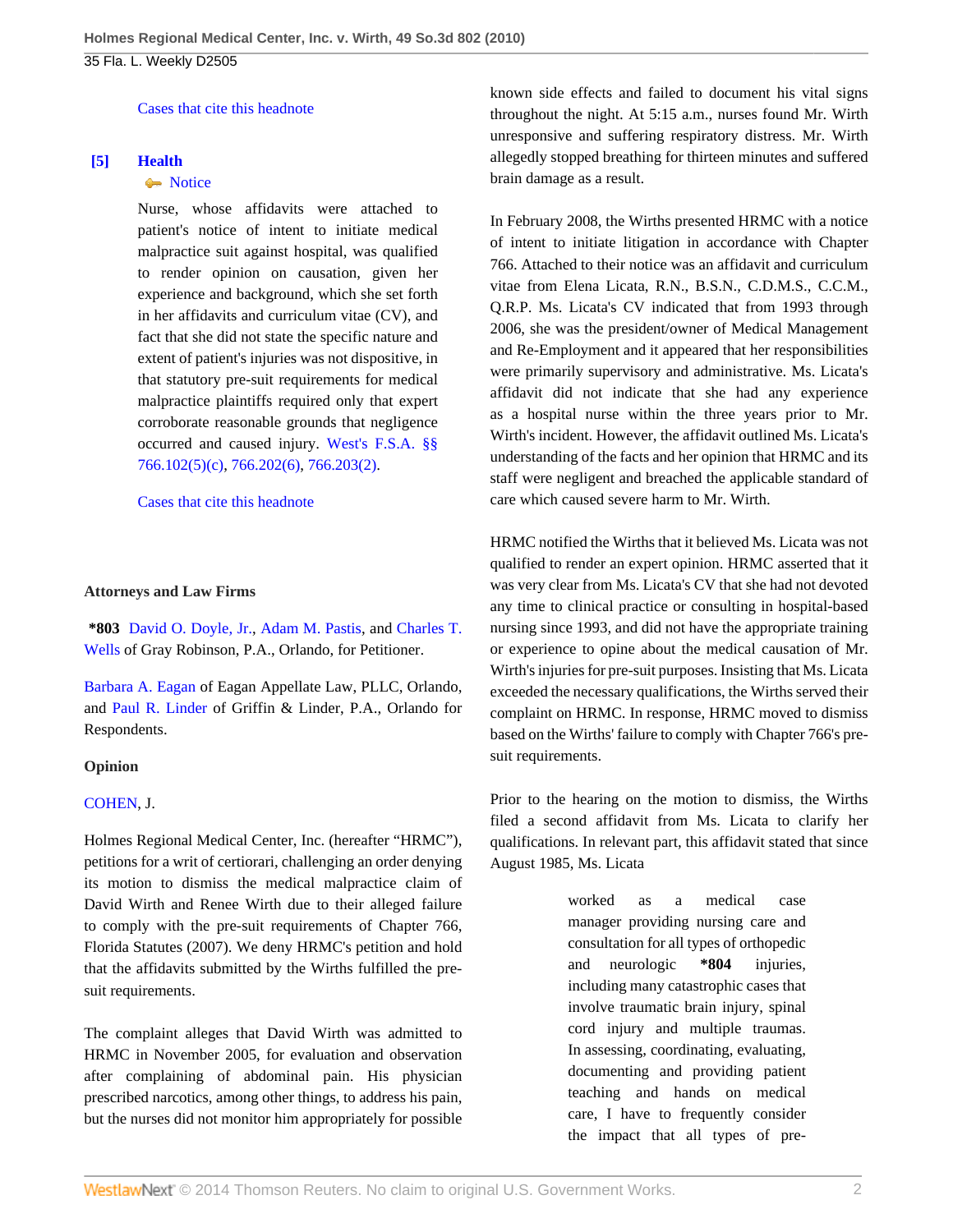# 35 Fla. L. Weekly D2505

existing or other medical conditions (i.e., cardiovascular, respiratory, gastroenterology, endocrinology, urology) may have in my patients' total recovery. From my experience as both a floor nurse and as a medical case manager, I can affirm that I typically spend more time with a patient and their doctors and in assessing and coordinating their medical care than a hospital floor nurse, who typically practices in one specialty area.

Ms. Licata further averred that her training and experience enabled her to state, within a reasonable degree of certainty that "a patient left without sufficient oxygen over a 3-6 minute period of time would incur loss of brain cells and permanent brain damage and/or death as a result."

At the motion to dismiss hearing, the trial court found the affidavits were insufficient because Ms. Licata did not specifically "tie down" her experience for the three years prior to the incident, but only generalized about her experience for the past thirty-one years. However, the trial court granted the Wirths ten days to file an amended affidavit that "clarified" Ms. Licata's experience for the three years prior to the incident. The Wirths timely filed the third, "clarifying" affidavit. Read in its entirety, Ms. Licata averred that, from 2002-2005, she worked as a nursing and medical consultant. In this capacity, she actively consulted with patients and their medical providers to assess, recommend, and coordinate the patients' medical care.

HRMC renewed its motion to dismiss, still asserting the affidavits were insufficient. Just prior to the hearing on HRMC's motion to dismiss, the Wirths filed a fourth affidavit from Ms. Licata. At the hearing on HRMC's renewed motion to dismiss, HRMC argued that the third and fourth affidavits were filed outside the statute of limitations and, additionally, the fourth affidavit was untimely. Without addressing this argument, the trial court denied the motion to dismiss.

HRMC's petition for writ of certiorari challenges whether the Wirths satisfied the pre-suit notice requirements set forth in subsection 766.203(2), Florida Statutes (2007). Specifically, HRMC asserts that Ms. Licata's affidavits did not establish that she engaged in the active clinical practice or consulting with respect to nursing during the three years prior to the incident to qualify her as a medical expert. HRMC also contends that Ms. Licata was not qualified to render an opinion on causation.

<span id="page-2-0"></span>**[\[1\]](#page-0-1)** Granting certiorari relief is an extraordinary remedy. As such, it requires the petitioner to establish a departure from the essential requirements of law that has resulted in a material injury that cannot be remedied on appeal. *[Bared](http://www.westlaw.com/Link/Document/FullText?findType=Y&serNum=1996073525&pubNum=735&fi=co_pp_sp_735_156&originationContext=document&vr=3.0&rs=cblt1.0&transitionType=DocumentItem&contextData=(sc.Default)#co_pp_sp_735_156) & Co., Inc. v. McGuire,* [670 So.2d 153, 156 \(Fla. 4th DCA](http://www.westlaw.com/Link/Document/FullText?findType=Y&serNum=1996073525&pubNum=735&fi=co_pp_sp_735_156&originationContext=document&vr=3.0&rs=cblt1.0&transitionType=DocumentItem&contextData=(sc.Default)#co_pp_sp_735_156) [1996\)](http://www.westlaw.com/Link/Document/FullText?findType=Y&serNum=1996073525&pubNum=735&fi=co_pp_sp_735_156&originationContext=document&vr=3.0&rs=cblt1.0&transitionType=DocumentItem&contextData=(sc.Default)#co_pp_sp_735_156). This court's prior precedent establishes that certiorari review is proper when a plaintiff fails to comply with [section](http://www.westlaw.com/Link/Document/FullText?findType=L&pubNum=1000006&cite=FLSTS766.203&originatingDoc=I3af20621ee4811df88699d6fd571daba&refType=LQ&originationContext=document&vr=3.0&rs=cblt1.0&transitionType=DocumentItem&contextData=(sc.Default)) [766.203](http://www.westlaw.com/Link/Document/FullText?findType=L&pubNum=1000006&cite=FLSTS766.203&originatingDoc=I3af20621ee4811df88699d6fd571daba&refType=LQ&originationContext=document&vr=3.0&rs=cblt1.0&transitionType=DocumentItem&contextData=(sc.Default))'s pre-suit notice requirements. *See [Cent. Fla. Reg'l](http://www.westlaw.com/Link/Document/FullText?findType=Y&serNum=1998241037&pubNum=735&fi=co_pp_sp_735_405&originationContext=document&vr=3.0&rs=cblt1.0&transitionType=DocumentItem&contextData=(sc.Default)#co_pp_sp_735_405) Hosp. v. Hill,* [721 So.2d 404, 405 \(Fla. 5th DCA 1998\).](http://www.westlaw.com/Link/Document/FullText?findType=Y&serNum=1998241037&pubNum=735&fi=co_pp_sp_735_405&originationContext=document&vr=3.0&rs=cblt1.0&transitionType=DocumentItem&contextData=(sc.Default)#co_pp_sp_735_405) Thus, the issue is whether the trial court departed from the essential requirements of law in denying HRMC's motion to dismiss. As the supreme court has directed, this court should only exercise its discretion to grant certiorari relief "when there has been a violation of a clearly established principle of law resulting **\*805** in a miscarriage of justice." *[Combs v. State,](http://www.westlaw.com/Link/Document/FullText?findType=Y&serNum=1983136320&pubNum=735&fi=co_pp_sp_735_96&originationContext=document&vr=3.0&rs=cblt1.0&transitionType=DocumentItem&contextData=(sc.Default)#co_pp_sp_735_96)* [436 So.2d 93, 96 \(Fla.1983\).](http://www.westlaw.com/Link/Document/FullText?findType=Y&serNum=1983136320&pubNum=735&fi=co_pp_sp_735_96&originationContext=document&vr=3.0&rs=cblt1.0&transitionType=DocumentItem&contextData=(sc.Default)#co_pp_sp_735_96)

An injured plaintiff who desires to institute a medical malpractice suit must first conduct an investigation that provides reasonable grounds to believe that the defendant(s) was negligent and that negligence resulted in injury. [§](http://www.westlaw.com/Link/Document/FullText?findType=L&pubNum=1000006&cite=FLSTS766.203&originatingDoc=I3af20621ee4811df88699d6fd571daba&refType=SP&originationContext=document&vr=3.0&rs=cblt1.0&transitionType=DocumentItem&contextData=(sc.Default)#co_pp_58730000872b1) [766.203\(2\)](http://www.westlaw.com/Link/Document/FullText?findType=L&pubNum=1000006&cite=FLSTS766.203&originatingDoc=I3af20621ee4811df88699d6fd571daba&refType=SP&originationContext=document&vr=3.0&rs=cblt1.0&transitionType=DocumentItem&contextData=(sc.Default)#co_pp_58730000872b1). After conducting this investigation, the plaintiff must then serve each defendant with a notice of intent to initiate litigation.  $\S$  766.106(2)(a). This notice must be corroborated with a "verified written medical expert opinion from a medical expert as defined in s.  $766.202(6)$ ." [§](http://www.westlaw.com/Link/Document/FullText?findType=L&pubNum=1000006&cite=FLSTS766.203&originatingDoc=I3af20621ee4811df88699d6fd571daba&refType=SP&originationContext=document&vr=3.0&rs=cblt1.0&transitionType=DocumentItem&contextData=(sc.Default)#co_pp_58730000872b1) [766.203\(2\)](http://www.westlaw.com/Link/Document/FullText?findType=L&pubNum=1000006&cite=FLSTS766.203&originatingDoc=I3af20621ee4811df88699d6fd571daba&refType=SP&originationContext=document&vr=3.0&rs=cblt1.0&transitionType=DocumentItem&contextData=(sc.Default)#co_pp_58730000872b1).

A medical expert is "a person duly and regularly engaged in the practice of his or her profession who holds a health care professional degree from a university or college and who meets the requirements of an expert witness as set forth in [s. 766.102.](http://www.westlaw.com/Link/Document/FullText?findType=L&pubNum=1000006&cite=FLSTS766.102&originatingDoc=I3af20621ee4811df88699d6fd571daba&refType=LQ&originationContext=document&vr=3.0&rs=cblt1.0&transitionType=DocumentItem&contextData=(sc.Default))" [§ 766.202\(6\).](http://www.westlaw.com/Link/Document/FullText?findType=L&pubNum=1000006&cite=FLSTS766.202&originatingDoc=I3af20621ee4811df88699d6fd571daba&refType=SP&originationContext=document&vr=3.0&rs=cblt1.0&transitionType=DocumentItem&contextData=(sc.Default)#co_pp_1e9a0000fd6a3) As the parties recognize, Ms. Licata could qualify as an expert "health care provider other than a specialist or a general practitioner" if she "devoted professional time during the 3 years immediately preceding the date of the occurrence that is the basis for the action" to the "active clinical practice of, or consulting with respect to, the same or similar health profession as the health care provider against whom or on whose behalf the testimony is offered."  $§ 766.102(5)(c).$ 

<span id="page-2-1"></span>**[\[2\]](#page-0-2)** The purpose of these requirements is to screen out frivolous claims, give a defendant notice of a potential claim so it can investigate the matter, and if the claim has merit, promote pre-suit settlement. *[Apostolico v. Orlando Reg'l](http://www.westlaw.com/Link/Document/FullText?findType=Y&serNum=2004259570&pubNum=735&fi=co_pp_sp_735_286&originationContext=document&vr=3.0&rs=cblt1.0&transitionType=DocumentItem&contextData=(sc.Default)#co_pp_sp_735_286)*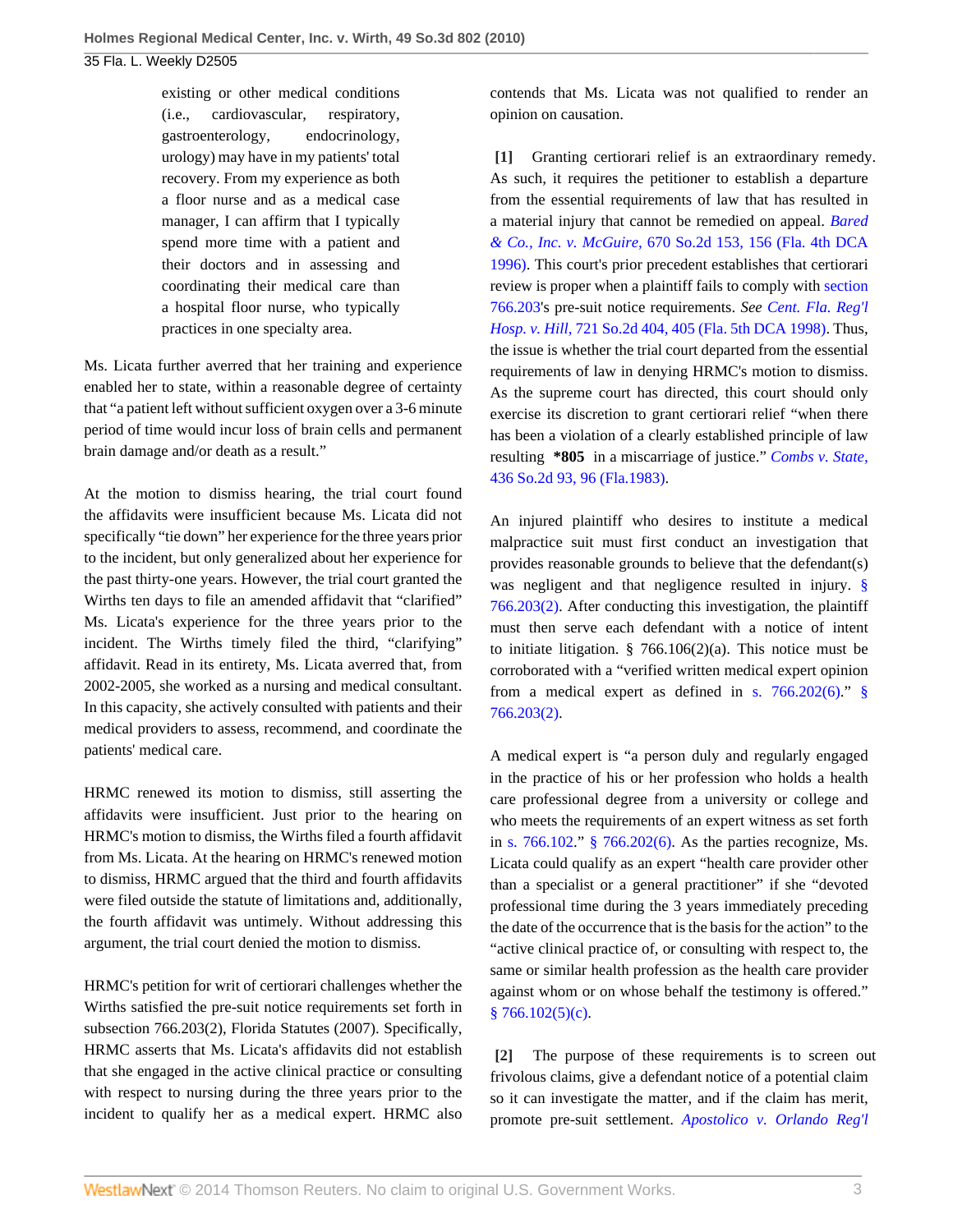*Health Care Sys., Inc.,* [871 So.2d 283, 286 n. 3 \(Fla. 5th DCA](http://www.westlaw.com/Link/Document/FullText?findType=Y&serNum=2004259570&pubNum=735&fi=co_pp_sp_735_286&originationContext=document&vr=3.0&rs=cblt1.0&transitionType=DocumentItem&contextData=(sc.Default)#co_pp_sp_735_286)

[2004\)](http://www.westlaw.com/Link/Document/FullText?findType=Y&serNum=2004259570&pubNum=735&fi=co_pp_sp_735_286&originationContext=document&vr=3.0&rs=cblt1.0&transitionType=DocumentItem&contextData=(sc.Default)#co_pp_sp_735_286). They are not intended to be a Daedalean labyrinth that denies a plaintiff access to the courts. *Id.* [at 286.](http://www.westlaw.com/Link/Document/FullText?findType=Y&serNum=2004259570&originationContext=document&vr=3.0&rs=cblt1.0&transitionType=DocumentItem&contextData=(sc.Default))

<span id="page-3-4"></span><span id="page-3-3"></span><span id="page-3-1"></span><span id="page-3-0"></span>**[\[3\]](#page-0-0) [\[4\]](#page-0-3)** In rejecting HRMC's argument that Ms. Licata did not qualify as a medical expert, this court initially assumes, but does not decide, that the fourth affidavit was filed outside of the applicable statute of limitations period, as HRMC asserts.  $\frac{1}{1}$  $\frac{1}{1}$  $\frac{1}{1}$  However, a review of the second and third affidavits indicate that in the three years prior to Mr. Wirth's incident, Ms. Licata did, in fact, actively engage in both the practice of nursing and nurse consulting.<sup>[2](#page-4-1)</sup> Although it is not clear which affidavit(s) the trial court relied on in reaching its decision, it could have looked at all three affidavits in their totality. The third affidavit clarified and supplemented the second, as the second had the first. Consequently, the trial court properly determined that Ms. Licata was qualified to opine about the prevailing professional standard of care for hospital nurses for purposes of pre-suit notice.

<span id="page-3-2"></span>**[\[5\]](#page-1-0)** HRMC also contends that Ms. Licata was not qualified to render a causation opinion because she did not have any expertise in neurology or neurological injuries to "corroborate medical causation between alleged nursing negligence ... with a serious brain injury manifesting in short term memory loss, impulsivity, attention deficit, generalized pain and impaired manual motor function...." However, Ms. Licata did not attempt to identify the specific **\*806** extent or nature of Mr. Wirth's injuries. Instead, she averred that Mr. Wirth was not breathing for thirteen minutes, as a result of his respiratory distress, and that serious brain damage or death could result if a person was deprived of oxygen for three to five minutes. Given the experience and background set forth in her CV and affidavits, Ms. Licata was qualified to offer this opinion both pre-suit and at trial. The fact that she did not state the specific nature and extent of Mr. Wirth's injuries is not dispositive because section 776.203 only requires the expert corroborate reasonable grounds that negligence occurred and caused injury. Ms. Licata's affidavits satisfied this requirement.

When Ms. Licata's three affidavits are reviewed in their totality, they are sufficient to qualify her as an expert under section 776.102, and to corroborate that HRMC committed negligence and that negligence caused Mr. Wirth's injuries. Consequently, we affirm the trial court's order denying HRMC's motion to dismiss.

# PETITION FOR WRIT OF CERTIORARI DENIED.

[GRIFFIN,](http://www.westlaw.com/Link/Document/FullText?findType=h&pubNum=176284&cite=0153455501&originatingDoc=I3af20621ee4811df88699d6fd571daba&refType=RQ&originationContext=document&vr=3.0&rs=cblt1.0&transitionType=DocumentItem&contextData=(sc.Default)) J., concurs.

[LAWSON,](http://www.westlaw.com/Link/Document/FullText?findType=h&pubNum=176284&cite=0126678901&originatingDoc=I3af20621ee4811df88699d6fd571daba&refType=RQ&originationContext=document&vr=3.0&rs=cblt1.0&transitionType=DocumentItem&contextData=(sc.Default)) J., dissents with opinion.

# [LAWSON,](http://www.westlaw.com/Link/Document/FullText?findType=h&pubNum=176284&cite=0126678901&originatingDoc=I3af20621ee4811df88699d6fd571daba&refType=RQ&originationContext=document&vr=3.0&rs=cblt1.0&transitionType=DocumentItem&contextData=(sc.Default)) J., dissenting.

<span id="page-3-5"></span>I respectfully dissent. In my view, none of Nurse Licata's affidavits demonstrate that she was qualified to render an opinion regarding the standard of care for hospital nurses monitoring a patient in Mr. Wirth's condition.<sup>[3](#page-4-2)</sup> Instead, Nurse Licata's affidavits and CV demonstrate that her experience in the three years prior to Mr. Wirth's injury was limited to the rehabilitation of persons impaired as a result of some medical condition. Although the later affidavits attempt to demonstrate that Nurse Licata was qualified to render her standard of care opinion by virtue of her "consulting" in a hospital setting, it appears that she was simply consulting with hospital patients regarding their rehabilitation plannot consulting with clinical hospital nurses regarding the monitoring of patients in their care.

The statute requires a health care provider to have "devoted professional time during the 3 years immediately preceding the date of the" alleged negligence either to the "active clinical practice of, or consulting with respect to, the same or similar health profession as the health care provider against whom ... the testimony is offered.]"  $\frac{8}{3}$  766.102(5)(c), [Fla. Stat.](http://www.westlaw.com/Link/Document/FullText?findType=L&pubNum=1000006&cite=FLSTS766.102&originatingDoc=I3af20621ee4811df88699d6fd571daba&refType=SP&originationContext=document&vr=3.0&rs=cblt1.0&transitionType=DocumentItem&contextData=(sc.Default)#co_pp_2c980000aa201) (2007). Because it is not clear that Nurse Licata meets that requirement in this case, I would remand for an evidentiary hearing on the matter, as the Second District recently did in *Holden v. Bober,* [39 So.3d 396 \(Fla. 2d DCA](http://www.westlaw.com/Link/Document/FullText?findType=Y&serNum=2022360226&pubNum=3926&originationContext=document&vr=3.0&rs=cblt1.0&transitionType=DocumentItem&contextData=(sc.Default)) [2010\)](http://www.westlaw.com/Link/Document/FullText?findType=Y&serNum=2022360226&pubNum=3926&originationContext=document&vr=3.0&rs=cblt1.0&transitionType=DocumentItem&contextData=(sc.Default)).

<span id="page-3-7"></span><span id="page-3-6"></span>In doing so, I would expressly reject petitioner's argument that a trial court can only consider facts regarding a purported expert's qualifications that appear in an affidavit served prior to expiration of the statute of limitations. <sup>[4](#page-4-3)</sup> Rather, as explained **\*807** in *[Holden,](http://www.westlaw.com/Link/Document/FullText?findType=Y&serNum=2022360226&originationContext=document&vr=3.0&rs=cblt1.0&transitionType=DocumentItem&contextData=(sc.Default))* the hearing to determine pre-suit compliance, provided for in [section 766.206, Florida Statutes,](http://www.westlaw.com/Link/Document/FullText?findType=L&pubNum=1000006&cite=FLSTS766.206&originatingDoc=I3af20621ee4811df88699d6fd571daba&refType=LQ&originationContext=document&vr=3.0&rs=cblt1.0&transitionType=DocumentItem&contextData=(sc.Default)) may necessarily need to be an evidentiary hearing.<sup>[5](#page-4-4)</sup> [Section](http://www.westlaw.com/Link/Document/FullText?findType=L&pubNum=1000006&cite=FLSTS766.206&originatingDoc=I3af20621ee4811df88699d6fd571daba&refType=SP&originationContext=document&vr=3.0&rs=cblt1.0&transitionType=DocumentItem&contextData=(sc.Default)#co_pp_f1c50000821b0) [766.206\(1\)](http://www.westlaw.com/Link/Document/FullText?findType=L&pubNum=1000006&cite=FLSTS766.206&originatingDoc=I3af20621ee4811df88699d6fd571daba&refType=SP&originationContext=document&vr=3.0&rs=cblt1.0&transitionType=DocumentItem&contextData=(sc.Default)#co_pp_f1c50000821b0) delays this hearing until after the completion of pre-suit discovery. So, it seems reasonable to read the statute as contemplating that evidence uncovered during presuit discovery might be presented at the hearing. And, as a practical matter, that hearing might routinely be held after expiration of the statute of limitations. Given those facts, it does not make sense to read the statute as limiting the hearing to consideration of the attestations of qualification that appear in the original affidavit.